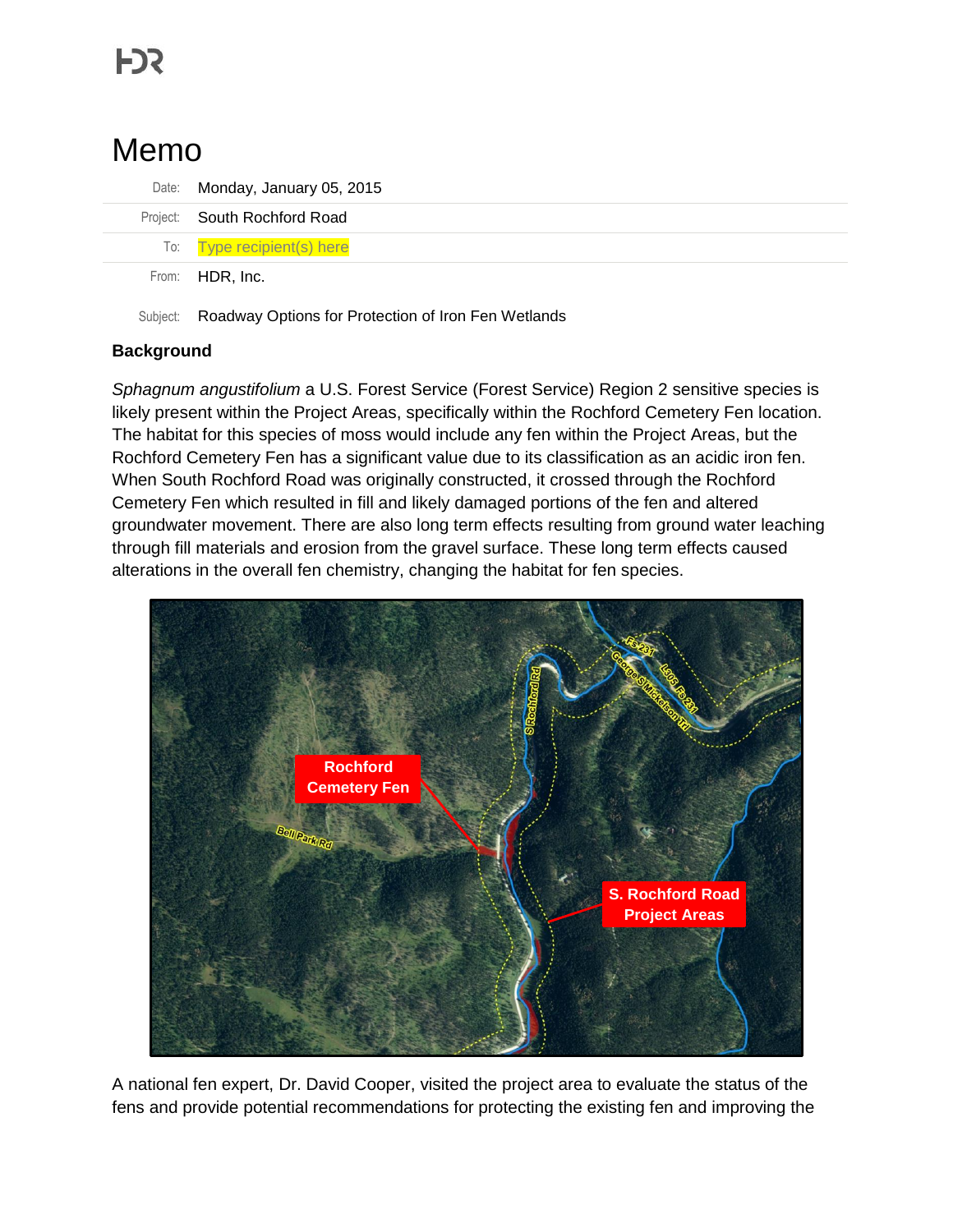hydrologic and geochemical conditions. Dr. Cooper's site visit memo is attached as Appendix A. In the memo, Dr. Cooper identified three factors that should be considered for promoting healthy fens of this nature:

- o Perennial flow of groundwater
- o Low mineral sediment input
- o Highly acidic water inflow

He stated that when the existing roadway was constructed; it changed the hydrology and chemistry of the existing fens. The changes had immediate impacts, but the roadway is also gradually degrading the nature of the fens over time. Carbonate rich limestone and dolomite materials were used for fill which has added mineral sediment. The groundwater flow was cut off by the road embankment and the water supply was channelized through a culvert. Dr. Cooper indicated that a new roadway project should attempt to replace the existing fill with material that is more compatible with the fens such as crushed granite. Another recommendation was the use of a permeable base layer in the roadway. The permeable base would improve shallow groundwater movement across the embankment.

This memorandum evaluates roadway options that could be constructed in the build alternatives to help minimize the impacts of the roadway through fen areas and improve the hydrology and geochemical conditions of the fen systems. These options include the permeable base layer for the roadway as per Dr. Cooper's recommendation, a bridge over the fen crossing, and additional conveyance to spread the flow as it crosses from west to east.

## **Permeable Base / Subbase Layer**

In Dr. Cooper's memo, he described a permeable base layer that included a coarse material overlaid with a geotextile separator fabric, topped with a finer material, which would be topped with pavement. Although this type of pavement section has been used on several projects, it is not well documented at this time. Roads constructed with permeable base layers have been used in the upper Midwest primarily as Best Management Practices (BMPs) for temporary access roads through sensitive wetland areas. Other regions have used permeable base layers as more of a standard practice when confronted with grade limitations that make underdrain systems infeasible. The Federal Highway Administration (FHWA) has issued a Technical Brief through the Concrete Pavement Technology Program (CPTP) titled "Daylighted Permeable Bases" (2009) (the Brief). The Brief provides information on design, construction, maintenance, cost, etc. of permeable base layers that daylight to adjacent grade. The permeable layer is partially or fully exposed on both sides of the roadway, allowing free cross drainage. Below are a few notes and practices that were described in the Brief:

- Several states were listed which have developed specifications for permeable bases.
- A base layer thickness of 18" to 24" is typically constructed when there are concerns with frost / freezing.
- The base layer can be constructed entirely with coarser materials, but it is common to use a layer of coarse material topped with finer material (maximum particle size of 2").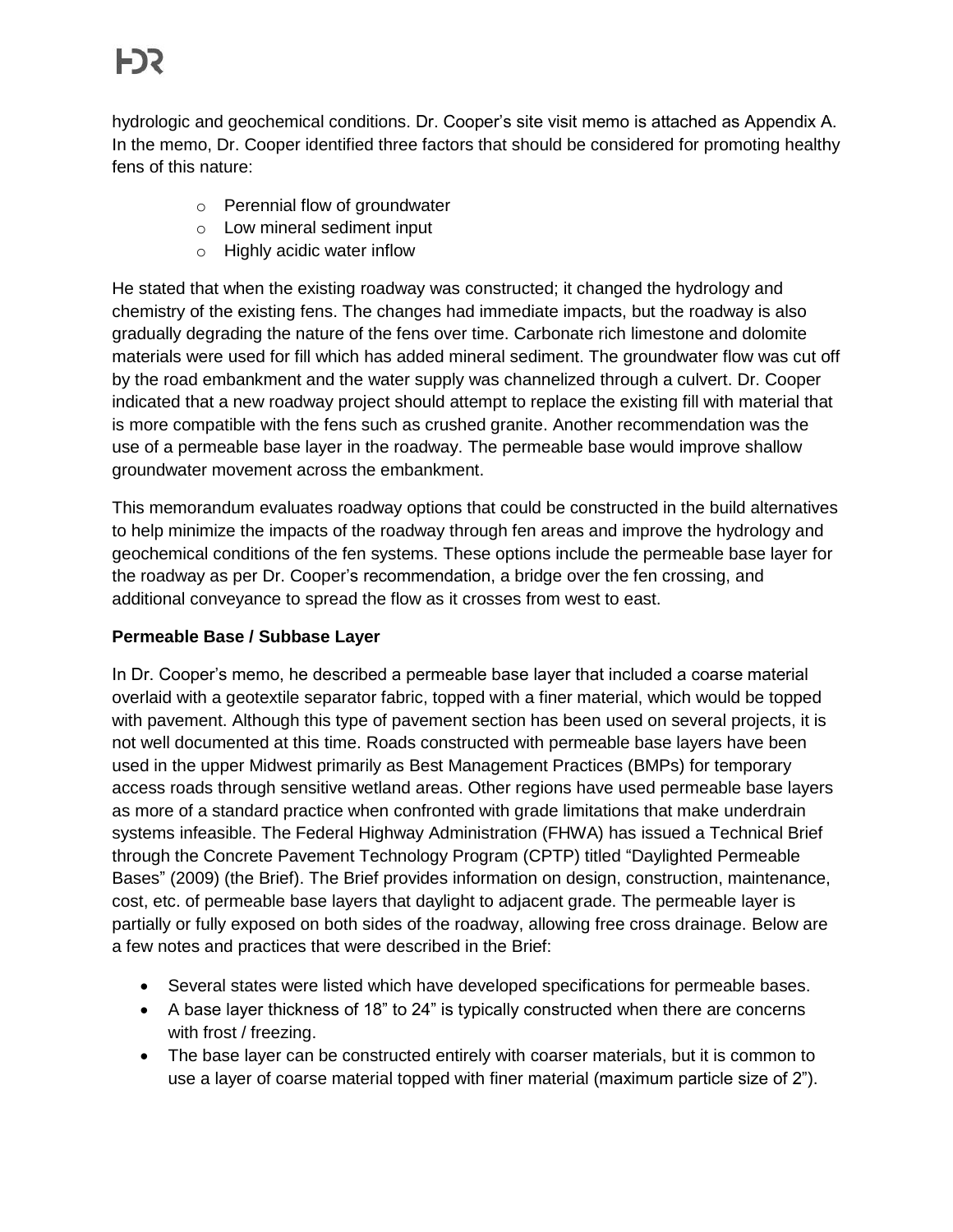- A geotextile separator fabric should be used if there is fine material present that could penetrate and plug the permeable layer.
- The exposed edges of a daylighted permeable layer should be visually inspected once per year with maintenance conducted as necessary.
- Maintenance includes removing debris, weeding, and flushing the edges with water.
- The cost to construct a roadway with the permeable base layer ranges from 100% to 120% of traditional construction costs.

Figures 1 and 2 show examples of the daylighted permeable base layers. The permeable layer used for the South Rochford Road crossing would be designed to convey both surface water and shallow groundwater. A culvert could also be incorporated to handle some of the baseflow and to provide a secondary route for snowmelt runoff if the base layer were to freeze. The permeable base would still serve its purpose in connecting the groundwater flow across the roadway and providing a media for spreading out some of the flow at the crossing.



Figure 1. Daylighted permeable base on US 50 in Kansas (Gisi, Brennan, and Luedders 2004).



Figure 2. Partially Daylighted Permeable Layer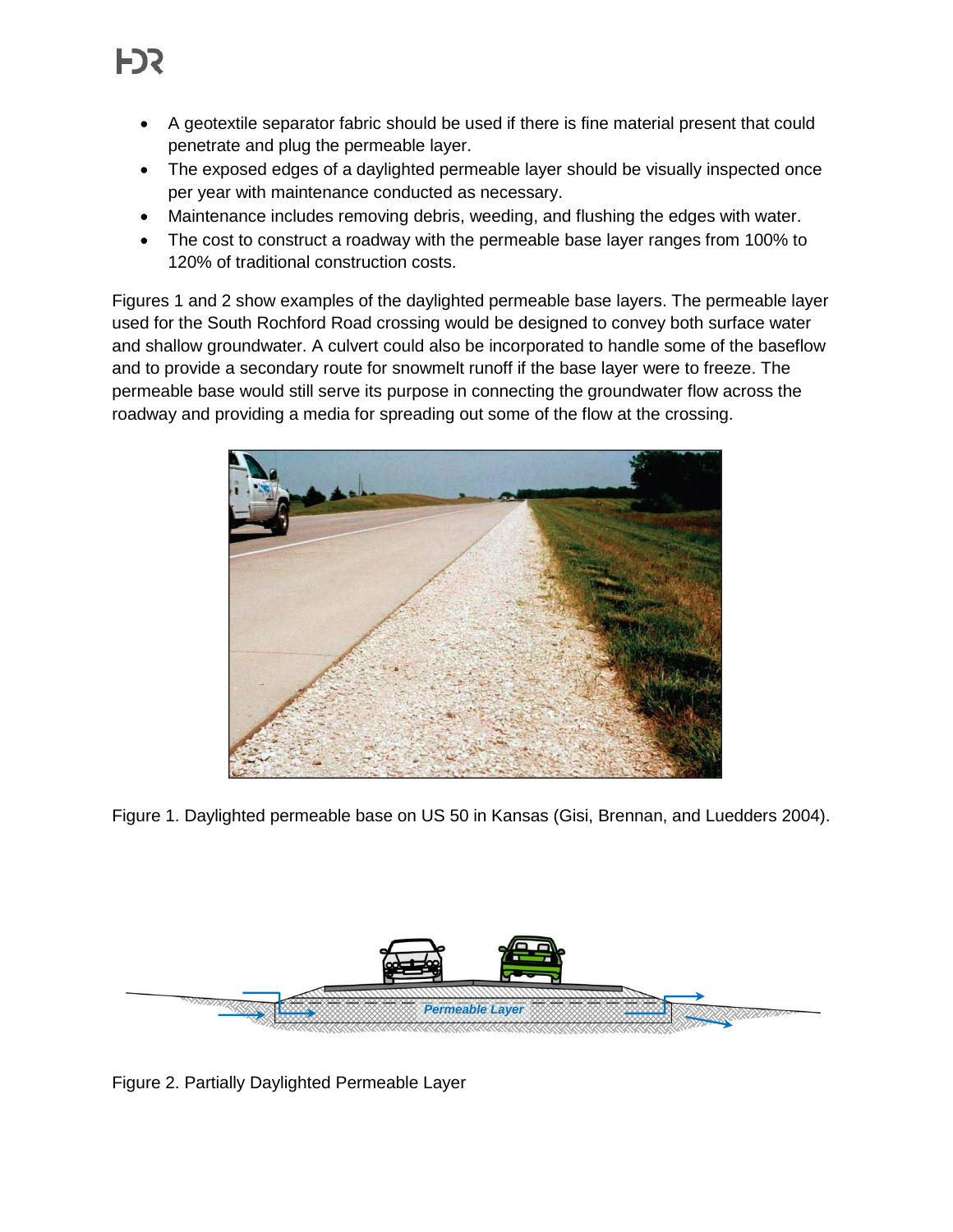### **Bridge Over Fen Crossing**

Another option for avoiding impacts and improving fen hydrology would be to span the fen crossing with a bridge. Based on the identified fen area for the environmental study, the bridge would need to be approximately 150 feet in length. Depending on the amount of desired clearance for the bridge, the roadway profile would need to be elevated up to a length of approximately 500 feet in each direction leading up to the bridge. The resulting earth embankment would create additional conflicts with the fen on the east side of the roadway, so a retaining wall would likely need to be constructed in order to avoid further impacts.

Although a bridge would open up the fen crossing area for possible restoration, the construction process would likely include some negative impacts. The existing corridor is very restrictive with the narrow roadway, rock slope on the west side, and fen areas on both sides of the road. Construction of a bridge would also require large equipment for driving piles, constructing abutments, setting retaining wall panels, hauling materials, and setting beams in place. The disturbance that is expected with construction could have a lasting impact on the fen. Installation of a permeable layer would still be necessary with this option in order to improve shallow groundwater flow across the corridor.

Along with the bridge structure and elevated roadway comes a potential for erosion. Careful detail would be required to prevent any long term erosion issues. The area under the bridge will not be able to sustain vegetation. It would likely require a rock lining, which can become mobile during a large runoff event. However, the potential for erosion would be significantly lower than the gravel road which is currently in place. The cost of a bridge structure with retaining walls would also be significantly larger than the other options. A formal construction cost estimate was not prepared for this analysis.

#### **Additional Surface Water Conveyance**

There is an existing culvert at the fen crossing due to an abandoned roadway on the west side of South Rochford Road that lies north of fen. Runoff travels from south to north until it reaches the abandoned roadbed, where it is then channeled east through a culvert under South Rochford Road and into the east fen area. There is also flow from the west coming out of the fen which passes through the same culvert. The existing culvert has constant baseflow and is linked to some erosion issues adjacent to the roadway.

A number of options were considered to replace the single pipe culvert crossing that currently exists. Additional surface water conveyance could be provided through a box culvert with a wide span or multiple pipe culverts at the crossing location. An underdrain system with multiple outfalls was also considered. The underdrain system would consist of multiple slotted drain pipes installed transverse to the roadway. The pipes would daylight on the east, downstream side of the road. Although this system could aid in spreading out the flow as it discharges on the downstream end, it would likely result in removing shallow groundwater which is vital to the fen's sustainability. Another variation of this would be to create a low point in the underdrain piping below the roadway. The slotted drain pipes would hold water and function as a siphon. This layout would reduce the amount of water that is extracted from the ground, but would not